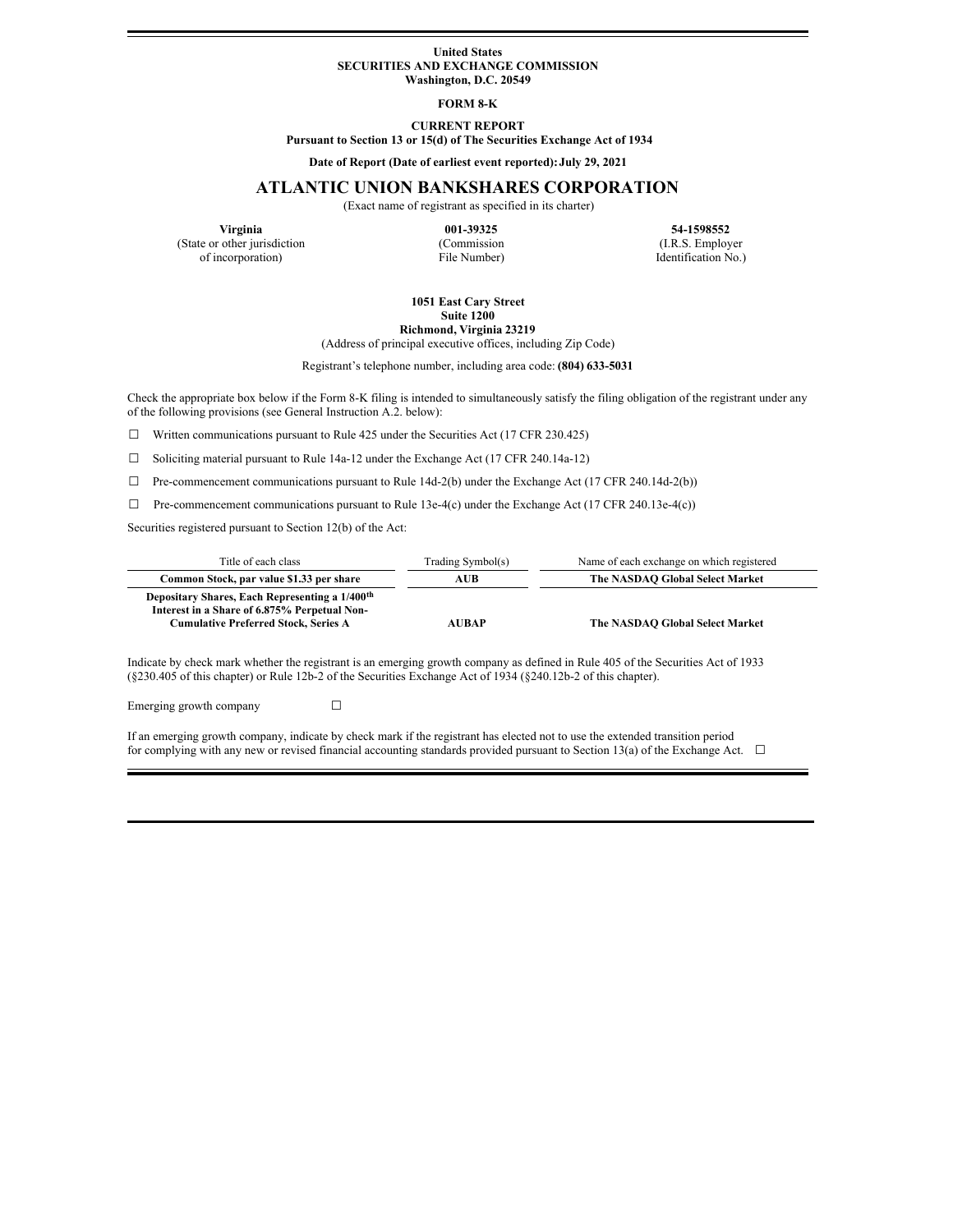#### **Item 8.01 Other Events.**

On July 29, 2021, Atlantic Union Bankshares Corporation (the "Company") issued a press release announcing that its Board of Directors (the "Board") had declared a quarterly dividend of \$0.28 per share of common stock. The dividend is payable on August 27, 2021 to common shareholders of record as of August 13, 2021.

The Company also announced that the Board declared a quarterly dividend on the Company's 6.875% Perpetual Non-Cumulative Preferred Stock, Series A (the "Series A preferred stock"). The Series A preferred stock is represented by depositary shares, each representing a 1/400<sup>th</sup> ownership interest in a share of Series A preferred stock. The dividend of \$171.88 per share (equivalent to \$0.43 per outstanding depositary share) is payable on September 1, 2021 to holders of record as of August 17, 2021.

A copy of the Company's press release dated July 29, 2021 is attached as Exhibit 99.1 to this Form 8-K and is incorporated herein by reference.

#### **Item 9.01 Financial Statements and Exhibits.**

(d) *Exhibits.*

| Exhibit No. | <b>Description of Exhibit</b>                                                                                |
|-------------|--------------------------------------------------------------------------------------------------------------|
| 99.1        | Press release dated July 29, 2021                                                                            |
| 104         | Cover Page Interactive Data File – the cover page iXBRL tags are embedded within the Inline<br>XBRL document |

1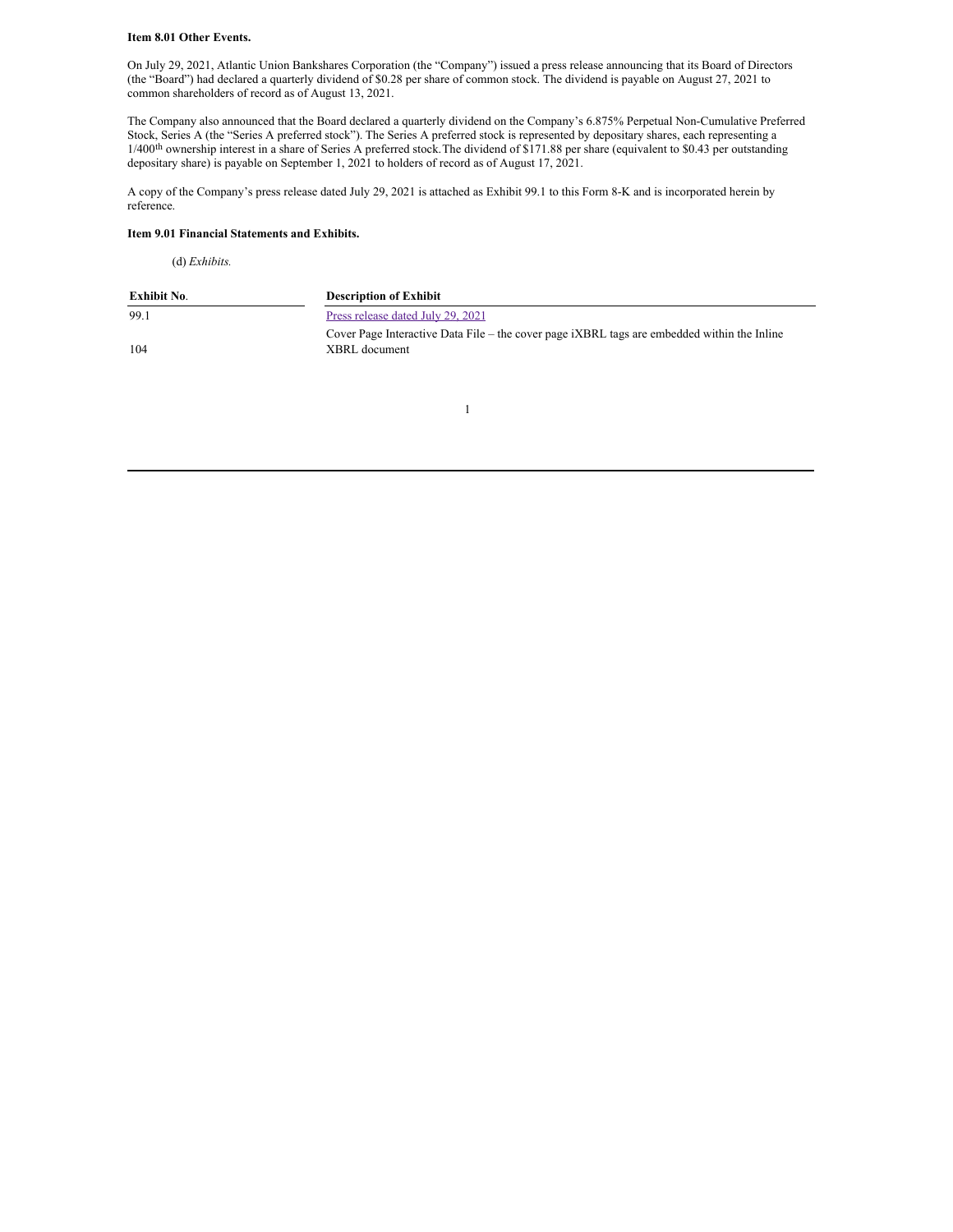### **SIGNATURES**

Pursuant to the requirements of the Securities Exchange Act of 1934, the registrant has duly caused this report to be signed on its behalf by the undersigned hereunto duly authorized.

# **ATLANTIC UNION BANKSHARES CORPORATION**

2

Date: July 29, 2021 By: /s/ Robert M. Gorman

Robert M. Gorman Executive Vice President and Chief Financial Officer